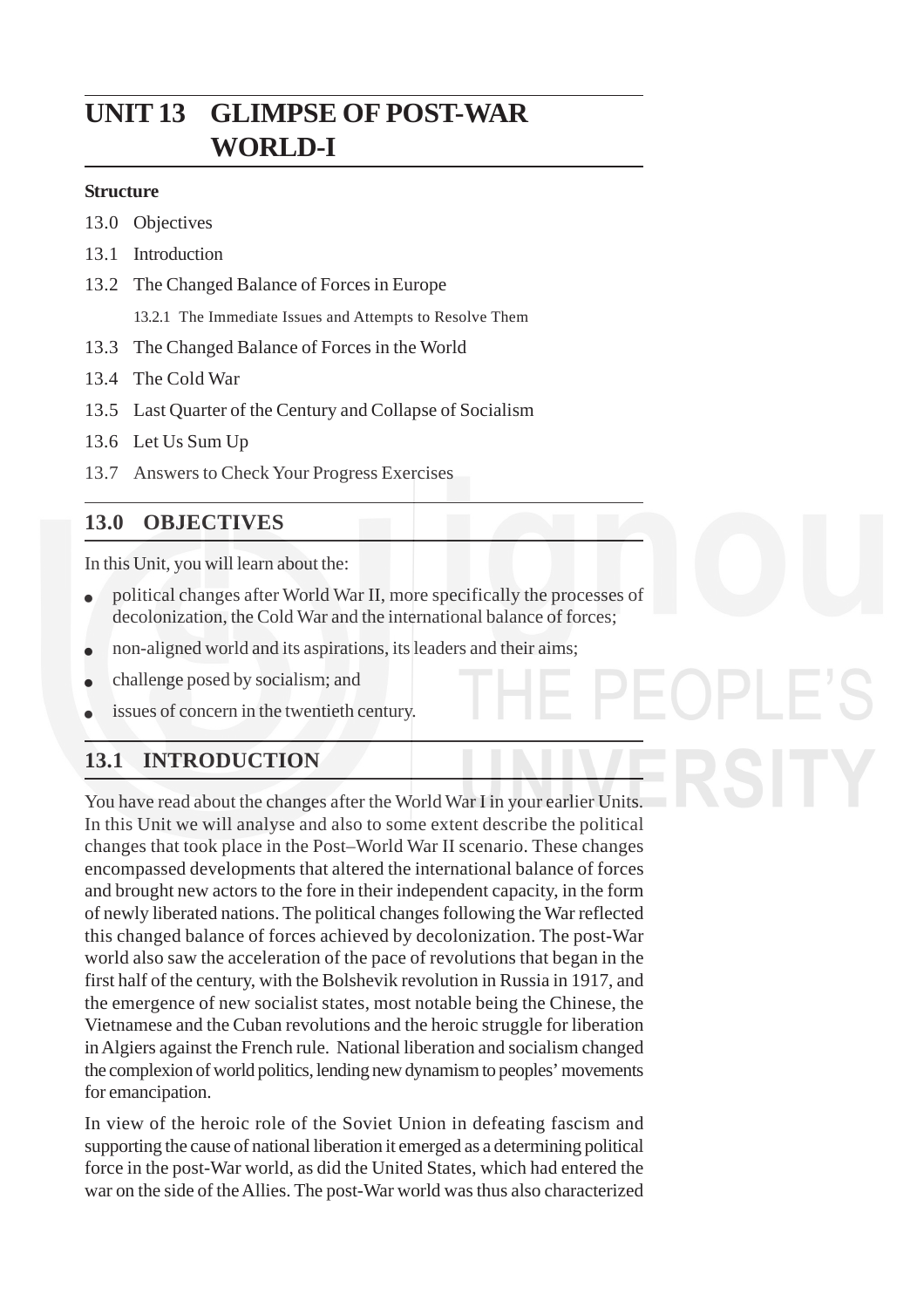#### **History of Modern Europe-II (C.1780 To 1939)**

by a competition and conflict between these two countries, which, in view of their very different political systems, assumed the form of antagonism between the ideologies of socialism (represented by the Soviet Union) and capitalism (represented by the US). This conflict involved and brought within its fold, although not directly, the entire world, and took forms that avoided direct confrontation or war, between them that is, even though it was sometimes quite intense.

In this Unit we will give some space to this Cold War as well, and to the nonaligned movement composed of countries that came to be known as the Third World, because these greatly affected Europe. Since this is primarily a course on European history, we will not go into the trajectories of experience of nationhood in the new nations, emphasizing instead their influence on developments in Europe, and of European developments on them in the period covered.

### **13.2 THE CHANGED BALANCE OF FORCES IN EUROPE**

Germany, a formidable political force until then, was defeated and the Nazi regime completely dismantled. It was divided into four zones of occupation, pending a later settlement, and then finally into two nations the German Democratic Republic (GDR) which adopted the socialist model of social and political development, and the Federal Republic of Germany (FRG), which was capitalist and aligned with the western nations in its economic and political policies.

England, which had suffered extensive bombings from the German forces was devastated and had to depend on the US for its economic recovery. More than that, it became impossible for England to hold on to its huge Empire status, with result that many of its colonies one by one gained independence, beginning with the Indian sub-continent in 1947. For France this process was more prolonged, but it no longer enjoyed its earlier political position, both the US and Soviet Union now able to play a more decisive role in international relations.

The Soviet Union had suffered the major losses in the war, but derived its post war strength from the national liberation and emergence of people's democracies in Eastern Europe, which were firmly aligned with it. Japan, suffered not merely by being on the defeated side, but from the tragic and cruel devastations from the atom bombs dropped by the US on the towns of Nagasaki and Hiroshima, whose after effects remain till today even though Japan is now a strong economy. Also Japan was temporarily placed under US rule.

The US was the only country that emerged unscathed from the war, as the battlefield was far removed from its territory. On the contrary it found its economy stimulated by the war due to requirements of war and armaments industries mainly, and played a major role in the reconstruction of Post-War Europe, gaining economic and political strength even from this Post-War role.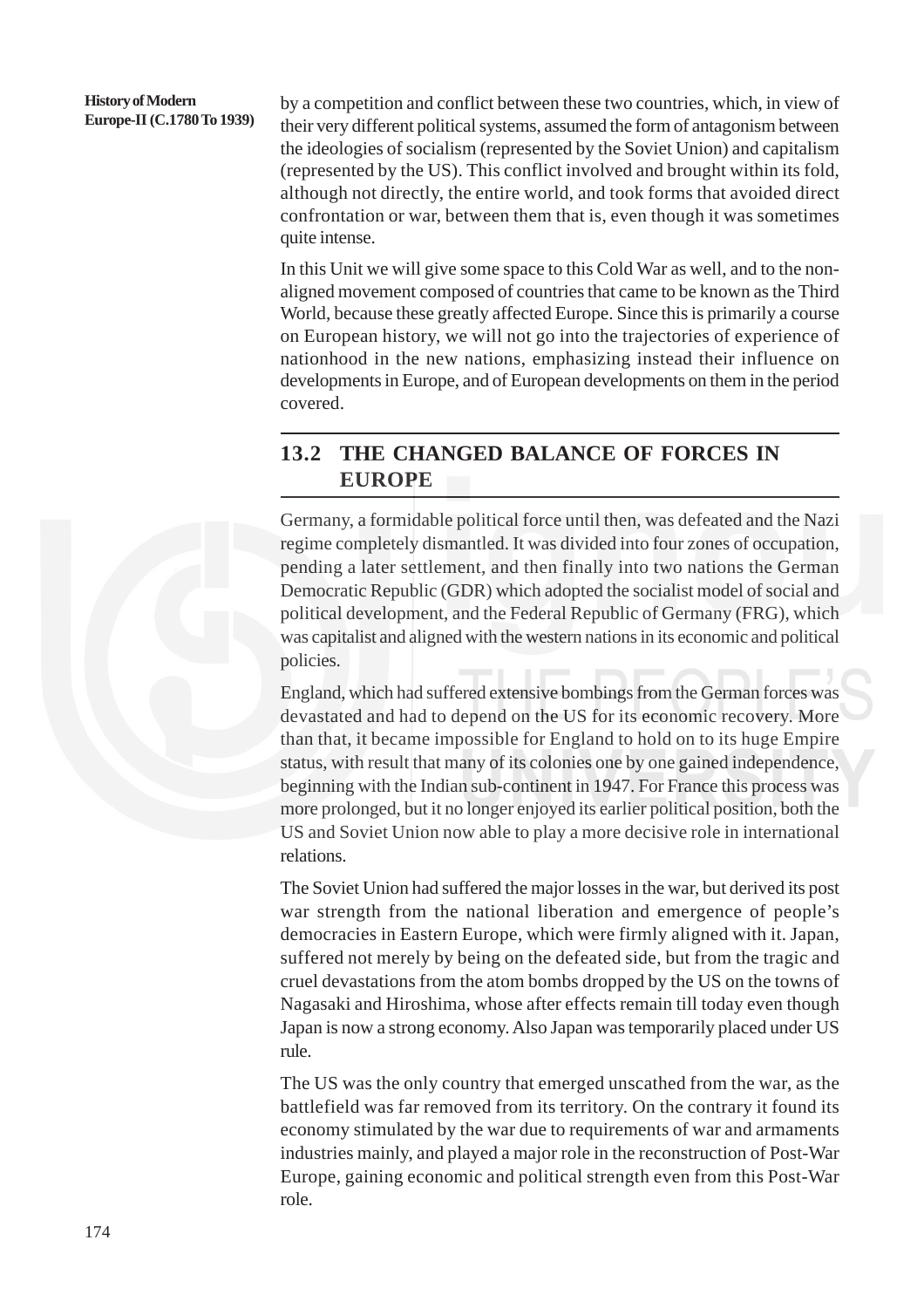# **13.2.1 The Immediate Issues and Attempts to Resolve Them** Glimpse of Post-War World-I

The immediate issues before the European nations were wide in scope and conflicting given their different interests, although the central contradiction was that between socialism and capitalism. The political arrangements and the economic solutions arrived at reflected this major conflict of two systems. With fascism now defeated, the urgency was of rebuilding strong political institutions on the foundations of either liberal-democracy as had existed in the pre war situation in western Europe, or following the experience of the Bolshevik revolution and the Soviet regime, along the principles of socialist democracy. Neither alternative was easy, given the hardships and economic crises following the war, and the re-emerging hostility to socialism on the part of the western world once Germany had been defeated.

Also, since the earlier hierarchy of nation-states was no longer valid, new political arrangements were made by the victorious powers. The demarcation of territories and boundaries was influenced by the strength of either socialist or capitalist perspectives in the specific region, i.e., by whether the western world or the Soviet Union held sway, and also the domestic conditions within the territories that were reorganized. Left wing resistance to fascism in the various countries contended for power with the right wing fascist groups in all the countries. Ethnic considerations also prevailed.

In Yugoslavia, for example, the royalists opposed the communist National Liberation Front led by Josip Tito, but they were defeated. In Poland the areas that had been under German occupation and those under Allied influence found themselves in conflict. Poland, Hungary, Czechoslovakia and Bulgaria became 'peoples democracies' with multi-party systems, but strong communist parties, and closely allied with the Soviet Union. With the withdrawal of all belligerent troops from Austria the country emerged as a neutral state, along the lines of Switzerland. Thus the question of reorganization of territories and boundaries in Europe became linked with the question of re-establishment of political institutions.

In every country there was also the challenge of reviving the economy and more specifically the transition from a wartime economy to a peacetime economy that implied choice of policies and path of development. Thus questions of economy also became intimately linked with the nature of state i.e., in the direction of socialism or capitalism. In this context the US, put forward what came to be known as the 'Marshall Plan', which meant essentially the transfer of more than ten billion dollars to Europe over a period of twenty years for the reconstruction of the economies of the European countries. It was argued that this infusion of money for the devastated economies would help counter the growth of communist alternatives in these countries by ensuring economic stability and a political climate in favour of capitalism and more specifically the US as opposed to the Soviet Union.

Apart from this, the agreement for formation of North Atlantic Treaty Organisation (NATO) was signed on April 4, 1949 between the US and some European countries, with the expressed purpose of 'containing communism'. The countries that came together for this alliance, which became essentially a military alliance against the Soviet Union, were United States, Britain, France, Belgium, Canada, Denmark, Iceland, Italy, the Netherlands, Luxemburg,

# **Glimpse of Post-War**

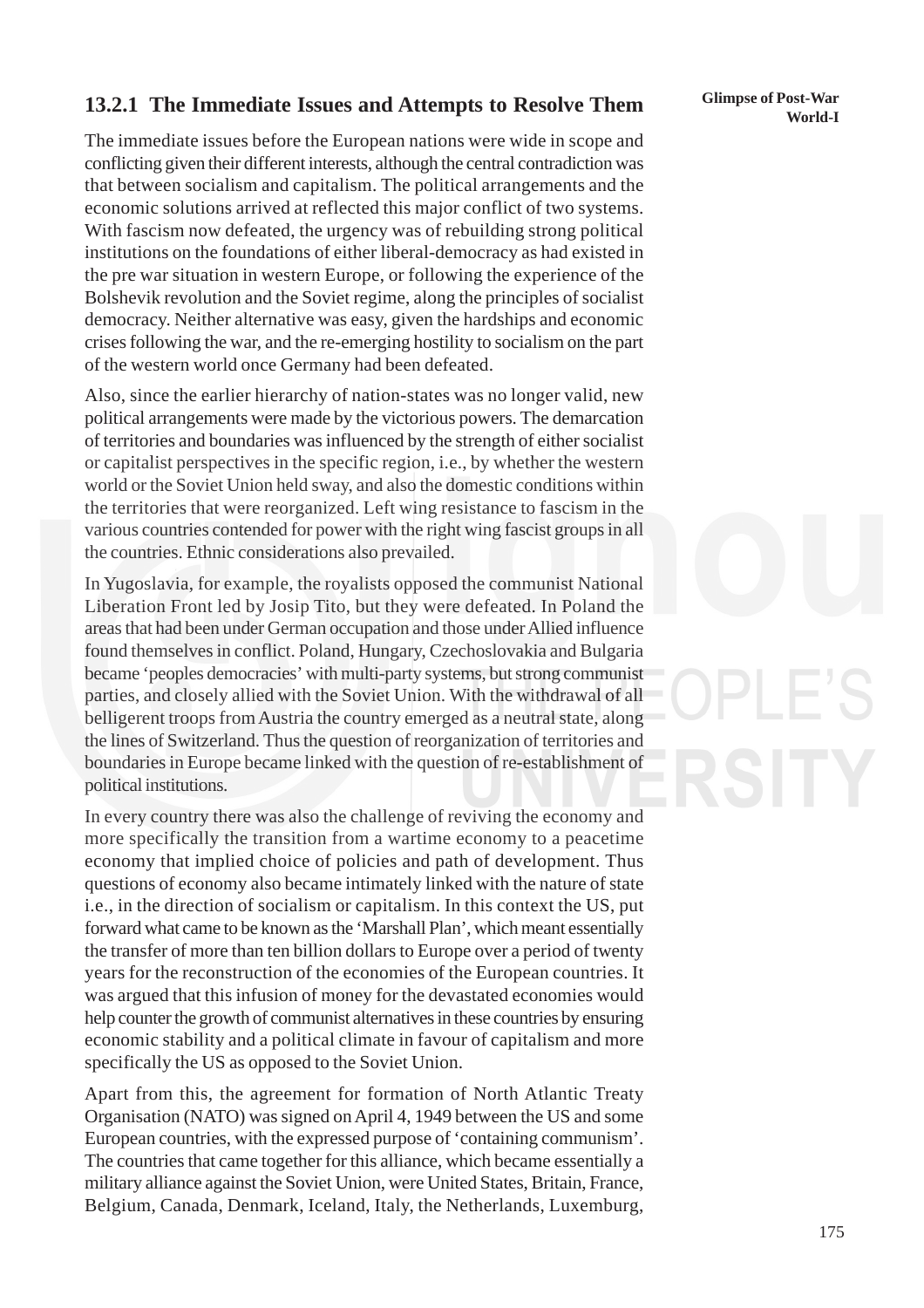**History of Modern Europe-II (C.1780 To 1939)** Norway and Portugal. Later, Greece and West Germany also became part of NATO.

### **13.3 THE CHANGED BALANCE OF FORCES IN THE WORLD**

Before World War II millions of people across the continents lived under colonial rule, whose destinies and, to a great extent, the quality of life, was determined by the imperialist nations that ruled over them. They were simply unfree and subjects of other nations rather than citizens. After the war, between 1945 and 1980 nearly all the countries of Asia and Africa, the islands in the western Pacific Ocean and the Caribbean became independent nations. Naturally this process affected the ruling countries that had waged the war in the first place.

By 1950 except for Indo-China the whole of Asia had been decolonized. During the 50s and 60s it was the turn of Africa, the British Caribbean colonies during the 60s, the smaller islands between 60s and 1981, also the Indian and Pacific islands in late 60s and 70s. By 1970 the only large areas left colonized were the settler regimes in Central and Southern Africa, and of course Vietnam, which gained its victory in the 70s. All this did not come easy. Thousands were imprisoned in India for instance, and the partition that accompanied independence of India and Pakistan has been a tragedy of immense proportions. The Japanese, French and British had to be driven out of the national territory of China by the communist led militias, which they did by 1949. There were long and labored national liberation movements, while years of armed struggle were needed in Algeria, Indo-China, Malaya, Angola, Mozambique and other places before national independence could be achieved. In the 50s Sukarno led the national struggle in Indonesia. The protracted nature of decolonization also becomes clear from the fact that the apartheid regime in Southern Africa could be overthrown only in the last decade of the century, and Britain returned Hong Kong and Portugal returned Macao to China only in 1997.

In the area now known as Middle East there emerged strong democratic regimes, in Iran a strong communist party as well. Iraq had a secular government. These were oil and mineral rich areas, where the independent regimes eventually collapsed, due primarily to the engineering of their politics by the forces of imperialism led by the US. Similar was the situation and fate of Palestine.

The first major effect of decolonization was the sheer increase in the number of nation-states, and of state members in the international system, which had to be accommodated within the dialogues and negotiations of international relations, and even if not treated equally in practice, at least to be accounted for formally. Subjects of interest to them, such as economic development, racial equality, and rights of indigenous people had to be incorporated. The language of legitimacy and participation had to replace that of coercion in international dealings.

The relationship of the new nations to countries that had earlier ruled them was one of, both, co-operation and antagonism, co-operation being expressed through seeking assistance and aid and antagonism through bargaining for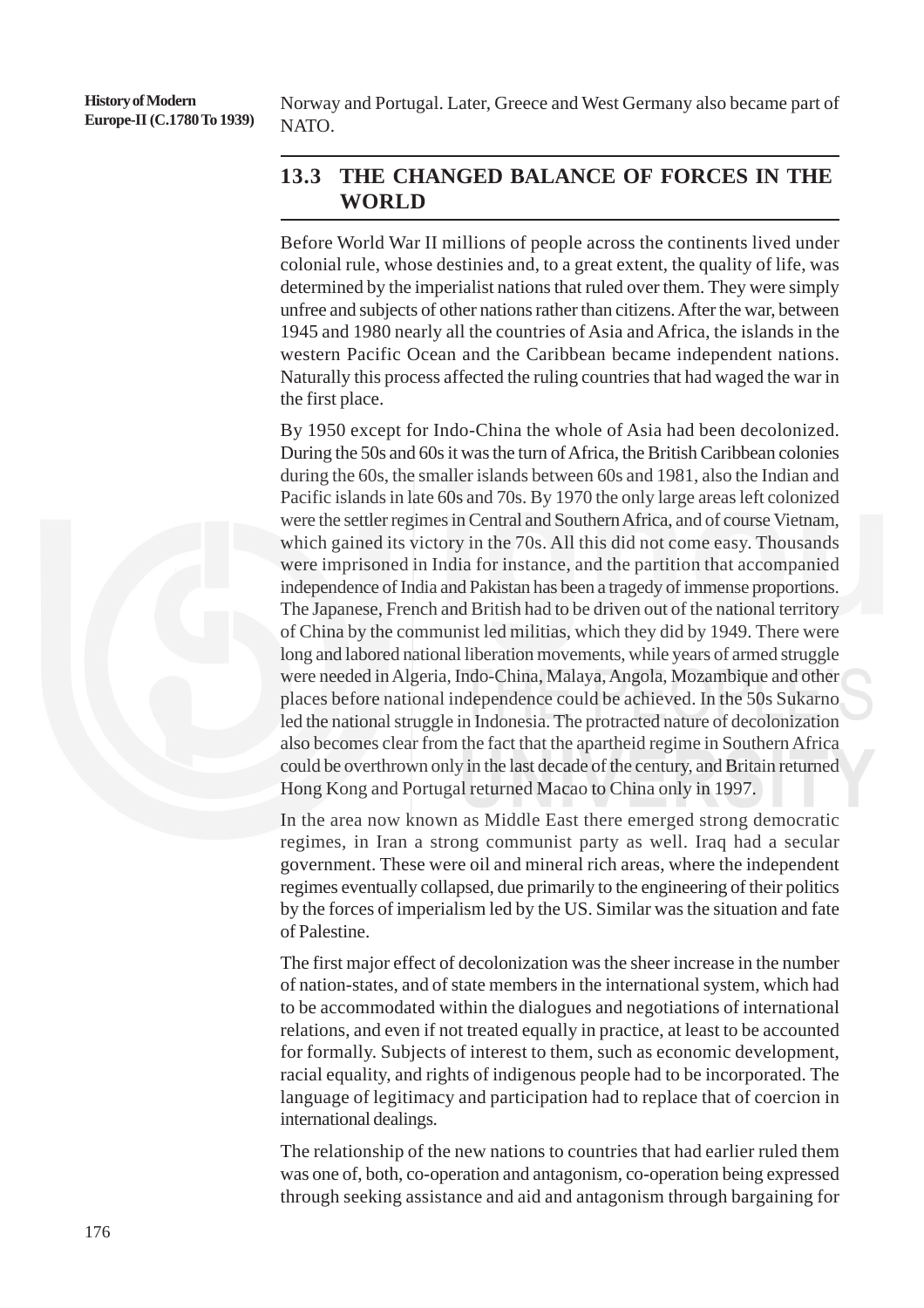**EXECUTE:** their own interests as opposed to having their wealth and economy being **Climpse of Post-War** World-I exploited for the benefit of the nations earlier ruling them and now more developed than they were. The associations formed by these new nations combined the agendas of national freedom and development, expressed through the Organisation of African Unity (O.A.U.) founded in 1963 to pressurize the colonial powers to give up the remaining regions under their control as to develop co-operation among themselves, and the Non-Aligned Movement (N.A.M.) to forge a unity for better prospects in a world of inequalities. A landmark of this assertion was the Bandung Conference, in Indonesia, in 1955, attended by leaders of twenty-nine nations, to oppose imperialism, racism and atomic weapons and to argue for independent development of the countries that came to be characterized as the 'Third World'. At the same time they also appealed for and got both Soviet and US assistance and campaigned with the United Nations (formed at the initiative of the developed countries and based in the US from 1945) for their interests. Other such associations were Association of South East Asian Nations (ASEAN) and Organisation of Petroleum Exporting Countries (OPEC) to take care of their regional and specific interests in a world dominated by the western powers.

We will not go into the details of their aspirations for a middle path and their own specific paths to socialism and democracy through co-operating with each other. But it is important to underline here that just as the colonization and political control over these countries had contributed to shaping the history of the European nations that colonized them, so also the decolonization process and the existence of the former colonies as independent nations contributed to shaping post-War Europe. In fact it is not possible to understand the history of Europe without placing it in the context of the world as a whole, particularly from the sixteenth century onwards which marked the beginnings of capitalism and world economy that linked development of the European countries with underdevelopment of the Asian and African countries.

In the post-War world this becomes apparent from the fact that inter-imperialist rivalries were subdued by the necessity of co-operation among themselves to meet the common and united assertion of the newly independent nations. This was reflected in new international initiatives and formation of international organisations to which the new nations were admitted, but in a relationship that allowed for the domination of the imperialist countries in important decision-making and the steering of world affairs in their common interest. Secondly, this was reflected also in their diplomatic and coercive moves to isolate the Soviet Union by binding the non-socialist world into the capitalist system hegemonised by western Europe and the US, increasingly more the US. Most notably this was reflected in the war in Indo-China, Vietnam, the economic blockade of Cuba, the massacres of communists in Indonesia, and subverting the non-aligned leaderships to install leaders friendly to the west. Wars were now no longer on the soil of Europe, but exported to other continents. The changed balance of power in the world also forced the capitalist west to form new international economic organisations like the World Bank and the International Monetary Fund (IMF), not simply for aiding the 'Third World' in following the capitalist path of development, but in also ensuring that these countries remained dependent on them even if politically they were

# **Glimpse of Post-War**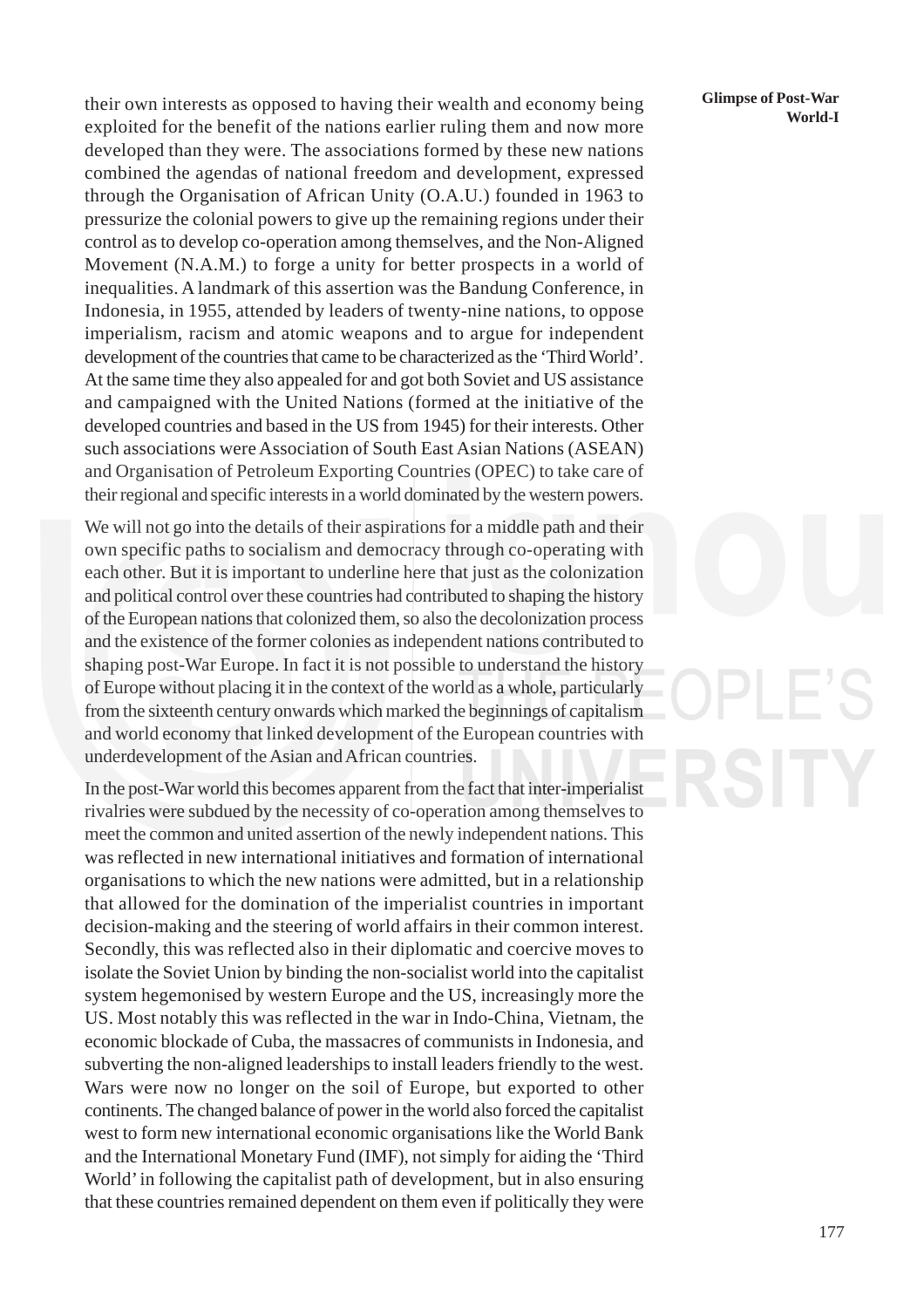# **History of Modern**

**Europe-II (C.1780 To 1939)** sovereign nations. We can see some of the consequences of this US and **Europe-II (C.1780 To 1939)** European co operation in their own interests in the crises that have been European co-operation in their own interests in the crises that have been erupting in west Asia, notably China, not to speak of Afghanistan (to give only the most obvious examples). The G-8, a grouping of the richest nations has emerged as a powerful body. The British tried to maintain their strategic political and cultural interests through the Commonwealth. It is often said that the formation of the six-member European Coal and Steel community in 1952 led, through very protracted and difficult steps no doubt, but eventually to a economic cooperation, both in the face of decolonization and domination of the US, to the European Union in 1992.

> All this marked a new offensive against both independent development of the 'Third World' nations and the growing strength of the socialist countries, which formed a formidable bloc.

> But on the other hand the isolation of the Soviet Union was broken. The Chinese revolution of 1949 meant both the emergence of a new socialist state and the fact that socialism had become an international phenomenon, supportive of national liberation and thus linked with anti-imperialism, all factors that necessarily affected the unchallenged dominance of Western Europe. Nationalist leaders throughout Asia and Africa, even if not communists themselves, were influenced by socialist ideas: Nehru, Yassar Arafat, Nasser, Tito, Nkrumah, to name just a few, and the FLN in Algeria. There were important revolutionary victories in Vietnam, Mozambique, Cuba, Chile, Nicaragua, all of Latin America veered towards socialist alternatives, and antiimperialist regimes took root in Egypt, Iraq and Iran. As one political commentator has pointed out: 'Socialism emerged as the central fact around which most of the aspirations and conflicts on the global scale were shaped'. (Aijaz Ahmad)

> Within the imperialist countries, the emancipatory ideas that the 1917 revolution had inspired, gained new grounds after the Second World War. Racism, women's equality, dignity of working people, minority rights, became part of popular movements in these countries as across the world. There was spread of all kinds of trade unions, mass organisations of women, students, theatre people, writers and other cultural activists. The 1960s were particularly years of anti-establishment sentiments, most notably the student protests that rocked the regime in France, and the later anti-Vietnam protests in the US itself. The UN as a body grew in this context to form associated bodies like UNESCO etc. to reflect the aspirations of freedom, peace, gender equality, against racism, for the rights of indigenous people etc., although it has remained dominated by the more powerful nations.

#### **Check Your Progress 1**

1) Explain the changes in balance of power following the Second World War in about 100 words.

.................................................................................................................. .................................................................................................................. .................................................................................................................. ..................................................................................................................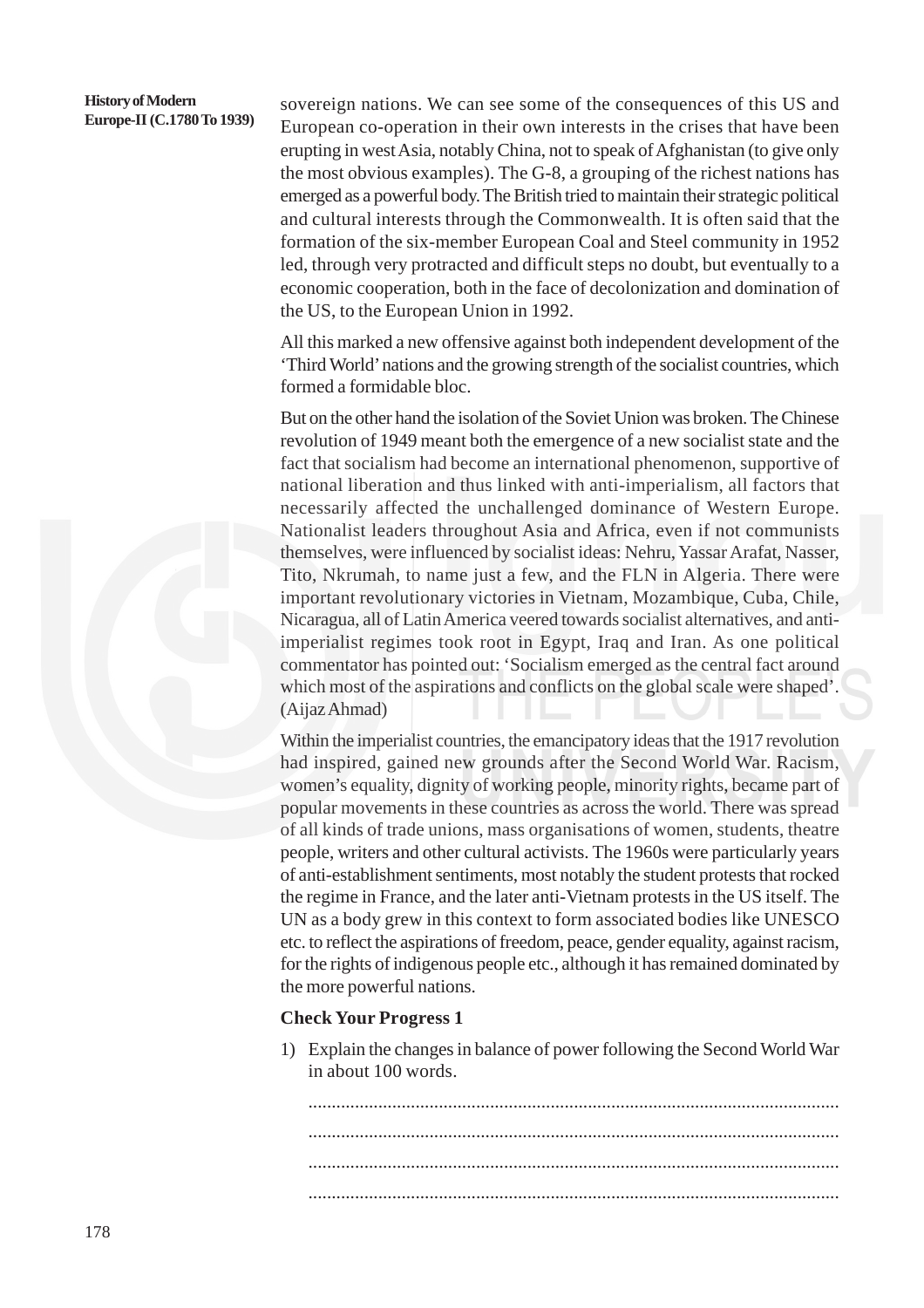2) Discuss the formation of different international organizations and the **Glimpse of Post-War**<br>World-I purpose behind this in about 100 words.

179

.................................................................................................................. .................................................................................................................. .................................................................................................................. ..................................................................................................................

# **13.4 THE COLD WAR**

It is in this context that we must understand the fierce rivalry between the Soviet Union and the US, which has been given the nomenclature of the 'Cold War'. It has been described as "peace time unarmed warfare" between "superpowers", a "diplomatic war" characterized by ideological hatred and political distrust in which there was no armed conflict among the superpowers. Thus war was never declared and diplomatic relations were maintained among the countries. It is seen as a bipolar confrontation between the United States of America and the Soviet Union that also involved allies or satellites of the superpowers. But as we can see from the description of the changes across the world after the war (in the section above), such a description is not only too narrow, it is also factually not entirely correct.

The 'Cold War' that began soon after the war and continued till the collapse of the Soviet Union in 1989 was, to begin with, a result of the realignment of the political forces in Europe and the change in the balance of political forces across the world. They wanted to go back to isolating the Soviet Union once the war had been won, and to them the greatest enemy now was communism. Their politics henceforth was directed not only at containing the Soviet Union, but also destroying the possibilities of socialist alternatives wherever they occurred. The arena was once again the world, but the battlefield shifted to wherever national leaderships refused to fall in line with the imperialist imperatives. Even real non-alignment was not acceptable to them. On the other hand the Soviet Union was no longer isolated in the wake of the successful revolutions in China, Vietnam, Cuba, Chile, the peoples democracies in Eastern Europe, and the huge success of national liberation in Africa and Asia, not to mention the upsurges in Latin America. All these countries received friendly support from the Soviet Union. India's steel plants are a good example. Cuba would not have survived as an independent nation without Soviet support. The Chinese revolution gained a great deal from Soviet support, until differences arose between them in the 1970s.

Apart from the more complex factors involved, it is not factually correct to look on this period as 'cold' and not characterized by heat and violence. Again, to quote Aijaz Ahmad, "The 45 years between the end of the Second World War and the dissolution of the Soviet Union were years of an unremitting, ferocious, historically unprecedented civil war on the global scale." It is only true that "there was no shooting war between the US and the USSR." Close to two hundred wars were fought in the Third World for defeating independent and socialist initiatives of the newly independent states. Both the countries carried on intense propaganda to popularise their ideology. The Soviet Union set up the Cominform (the Communist Information Bureau),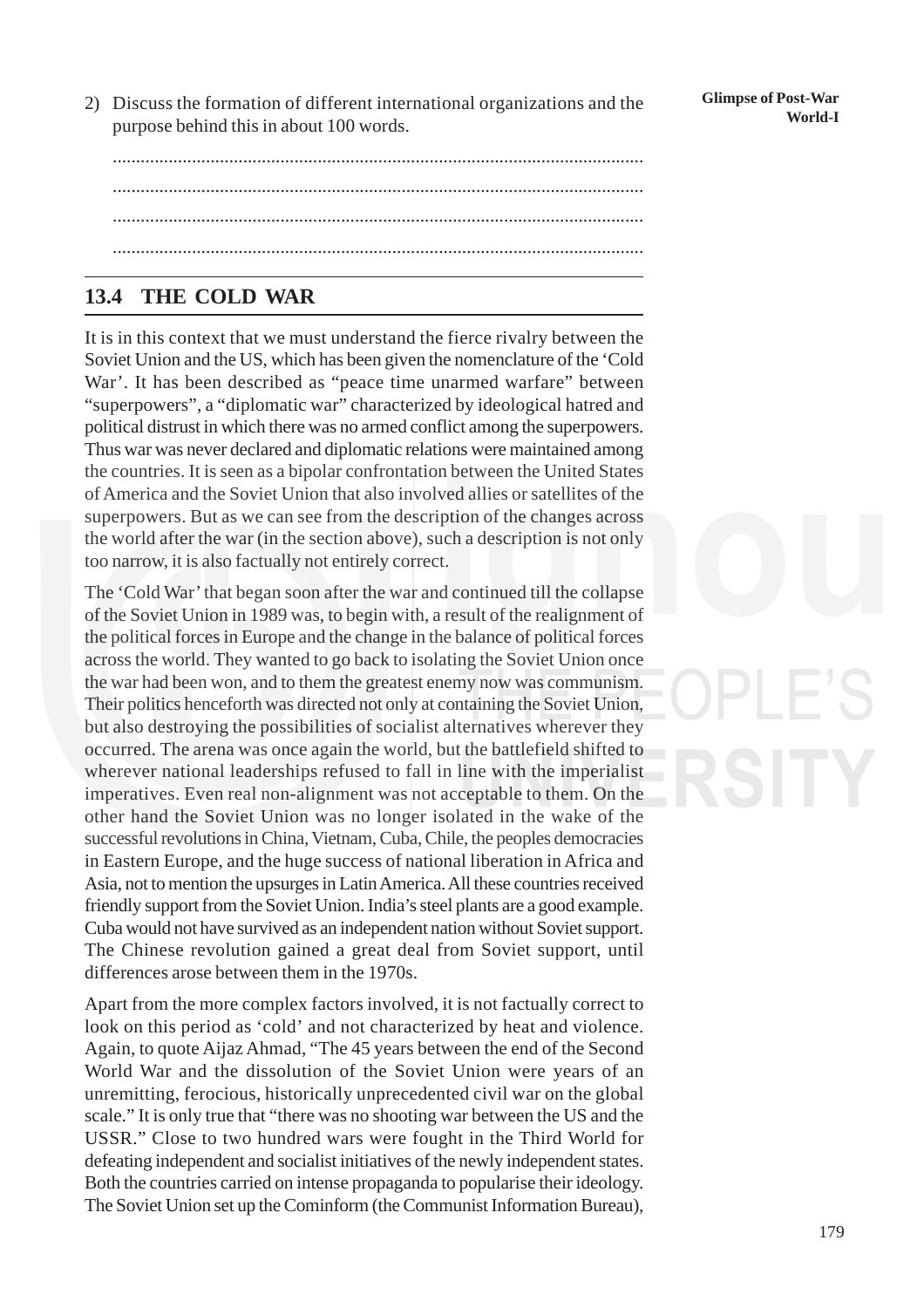#### **History of Modern Europe-II (C.1780 To 1939)**

'Radio Moscow' and supported some communist parties in other countries. The United States of America set up a Radio News programme called 'Voice of America' and supported the anti-communist political parties and movements in other countries. In March 1947 President Truman announced his 'doctrine' for opposing and 'containing' communism. The Marshall Plan similarly aimed at bringing the European nations under the fold of a capitalist path of revival of economy and tying them together through aid. Aid with conditions, became important instruments of domination. On the other hand, in the 1960s and 1970s, anti-colonial movements in Asia and Africa were led by Communist parties, and figures such as Ho Chi Minh and Samora Machel were heroes in the entire world. While Soviet Russia and Communist China supported them, the US and the capitalist countries of Europe were opposed to them.

Three areas of conflict and which became theatres of war were Korea, Vietnam and later Afghanistan. In Korea and Vietnam the war was result of US aggression to prevent the northern communist regions from unifying with the southern regions to form complete nations under communist regimes. Even after the defeat of North Korea in 1953 the US continued to deploy its troops in South Korea. They also used aid for ensuring their domination. In Afghanistan US interference and support to feudal warlords led to Soviet support to a democratic regime, and it thus became an arena of serious conflict whose repercussions are felt to this day.

The US meanwhile had also gained its eminent status due to the lead in the possession of nuclear weapons, although the Soviet Union soon emerged as a challenger even in this field by 1949 and an arms race, encompassing nuclear weapons became a feature of the entire second and third half of the century. Although this did not lead to a third world war, entire generations of people grew up under the threat of a nuclear war.

Therefore it is in a very qualified sense that we can say that peace and stability was maintained during the years of the Cold War, through the years of 'détente' or co-existence of the two 'superpowers' or the competing ideologies of socialism and capitalism.

### **13.5 LAST QUARTER OF THE CENTURY AND COLLAPSE OF SOCIALISM**

This balance of political forces and the advance of emancipatory politics received a setback with the crises within the socialist countries and the eventual collapse of the socialist states in the Soviet Union and Eastern Europe in 1989- 90, and following that a unipolar world, the new economic order, and the overwhelming domination of the US ("the sole Superpower").

This reversal was a result of many factors, and can be said to begin from the 70s, coinciding with the victory in Vietnam, but also a series of counterrevolutions beginning with Chile. Thereafter Latin America was subjected to the most oppressive repression, through a series of coups and political manipulations resulting in the establishment of dictatorships friendly to the US. It was only in the last decade of the twentieth century that Latin American countries were again able to assert themselves effectively through a series of policy changes that challenged the US economic dominance in their lives.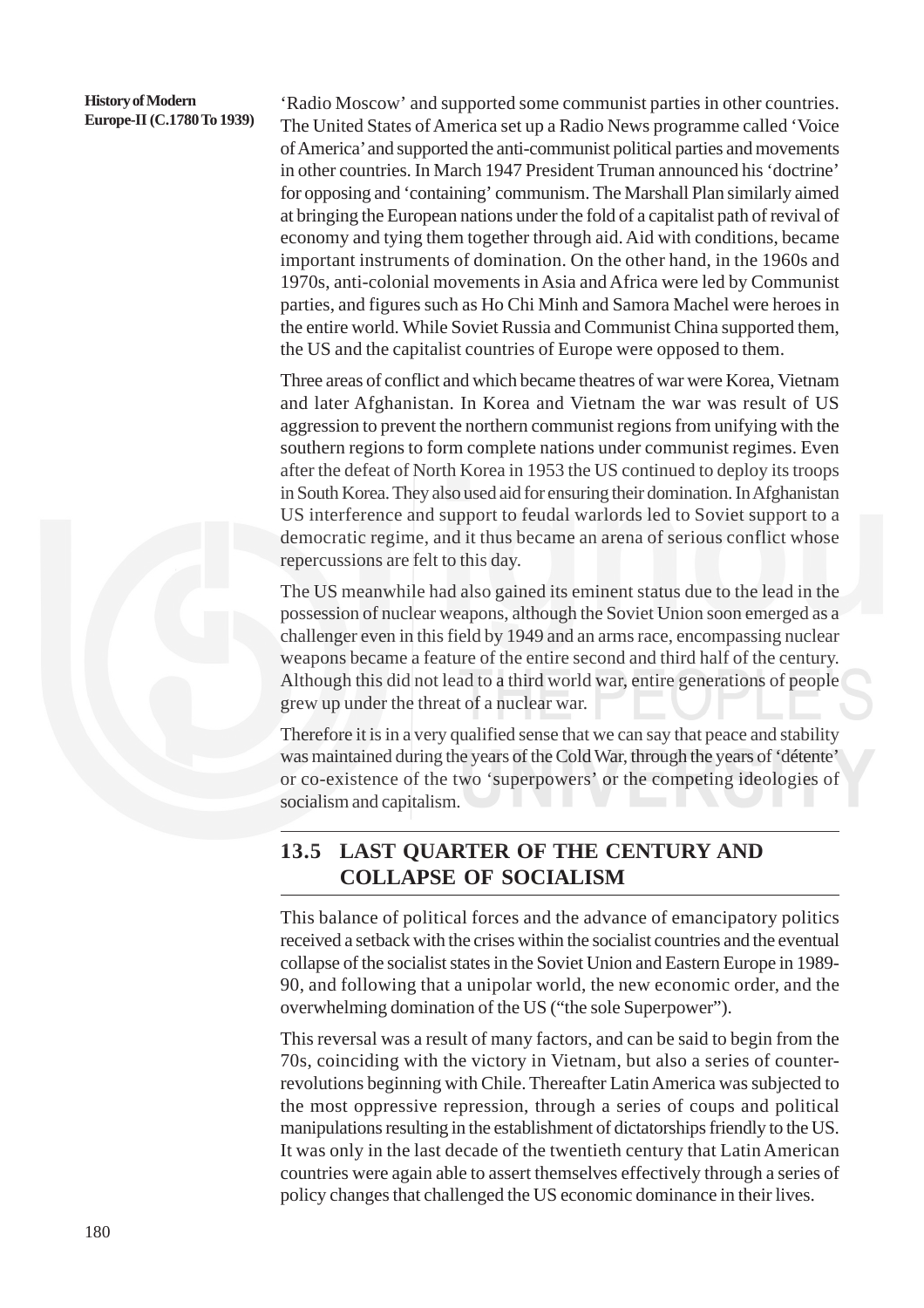The most important factor was the crisis within socialist economies, arising to **Glimpse of Post-War** World-I some extent from the fact that most socialist revolutions had been achieved in countries that were backward and a much lower level of economic development when the socialist regimes were established. They had to develop very fast to provide benefits to their citizens that the advanced capitalist countries had achieved. Moreover, governed by their ideology (socialism), they were concerned with achieving the higher standards of livelihood along with equality. This involved policies which either became unsustainable or caused hardship, or were seen by their citizens as a loss of promise. The crises led to the collapse of the socialist regimes. A factor also, particularly in the case of the Soviet Union, was its investment in helping revolutionary regimes across the world in their anti-imperialist struggles (Cuba is the most well known example) and newly emerged nations in their independent development projects (India's steel industry is one example), which meant fewer resources for themselves. The most important factor for their collapse is, however, the unsustainability of the sheer expenditure and resources required by the socialist countries, notably, the Soviet Union, in order to maintain 'the balance of power' amidst the combined military pressure exerted by the NATO alliance, even as differences and conflicts emerged between the Soviet Union and communist China. The nuclear and the arms race had a direct impact on their growth rates and development of consumer industries. Differences arose with China, on the other hand the US adopted a policy of open door and rapprochement with China. The collapse of the socialist regime in the Soviet Union was followed by the collapse of these regimes in the countries of Eastern Europe, which in turn has meant domination of the US but also greater pressure on the national leaderships of third world nations by the US. The US now with impunity dominates the international bodies like the Security Council and the UN, bending them to its own purposes, and has been able to intervene in various states to dictate their economic policies and also their political set ups. Iraq, Afghanistan, the support to Gaza, and the numerous conflicts across the world are a result of the unchallenged might of the imperialist countries to once again dominate the world without actually ruling other countries.

#### **Check Your Progress 2**

1) What do you mean by the Cold War? What were its consequences? Explain in about 100 words.

.................................................................................................................. .................................................................................................................. .................................................................................................................. .................................................................................................................. 2) Why did socialism fail? Answer in about 100 words. .................................................................................................................. .................................................................................................................. ..................................................................................................................

# **Glimpse of Post-War**